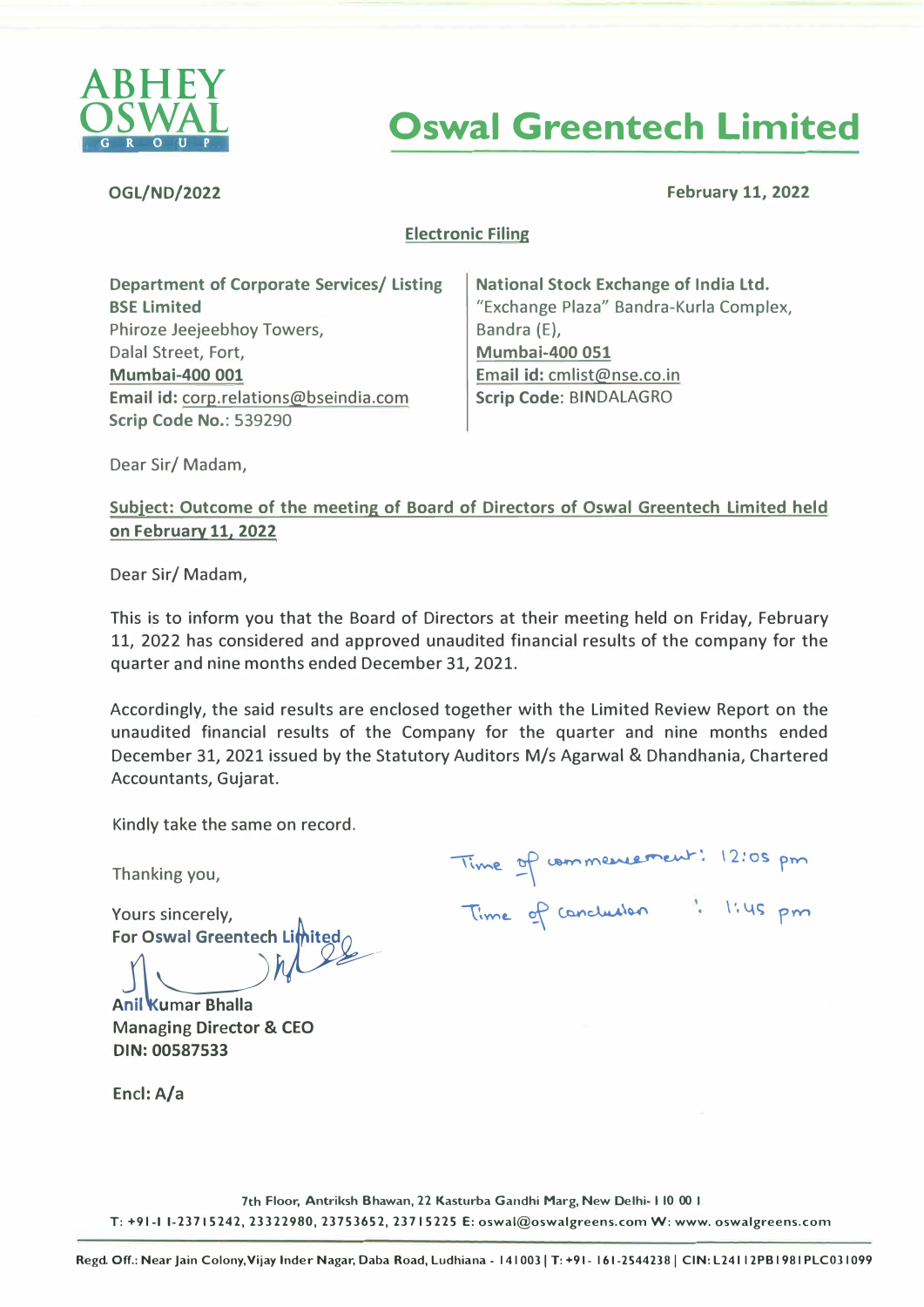

## **Independent Auditor's Review Report on Quarterly Unaudited Standalone Financial Results of M/s Oswal Greentech Limited pursuant to Regulation 33 of the SEBI (Listing Obligations and Disclosure Requirements) Regulations, 2015, as amended**

### **To the Board of Directors ofM/s Oswal Greentech Limited**

We *have* reviewed the accompanying Statement of Standalone unaudited financial results of **M/s Oswal Greentech Limited** ("the company") for the quarter and nine months ended December 31, 2021 ("the statement"), attached herewith, being submitted by the company pursuant to the requirement of Regulation 33 of the SEBI (Listing Obligation and Disclosure Requirements) Regulations, 2015 as amended ("the regulations") including relevant circulars issued by the SEBI from time to time.

This statement, which is the responsibility of the Company's Management and approved by the Board of Directors, has been prepared in accordance with the recognition and measurement principle laid down in the Indian Accounting Standard 34 "Interim Financial Reporting" prescribed under section 133 of the Companies Act, 2013 ("the Act") read with relevant rules issued thereunder ("Ind AS") and other accounting principle generally accepted in India. Our responsibility is to issue a report on these financial statements based on our review.

We conducted our review of the Statement in accordance with the Standard on Review Engagements (SRE) 2410 "Review of Interim Financial Information Performed by the Independent Auditor of the Entity", issued by the Institute of Chartered Accountants of India. This standard requires that we plan and perform the review to obtain moderate assurance as to whether the statements are free of material misstatement. A review is limited primarily to inquiries of company personnel and analytical procedures applied to financial data and thus provide less assurance than an audit We *have* not performed an audit and accordingly, we do not express an audit opinion.

#### **Conclusion**

Based on our review conducted as *above,* nothing has come to our attention that causes us to believe that the accompanying statement, prepared in accordance with recognition and measurement principle laid down in the applicable Indian Accounting Standard (Ind AS) prescribed under section 133 of the Companies Act, 2013 ("the Act"), as amended, read with relevant rules issued thereunder and other recognized accounting practices and policies has not disclosed the information required to be disclosed in terms of Regulation 33 of the SEBI (Listing Obligations and Disclosure Requirements) Regulations, 2015 including the manner in which it is to be disclosed, or that it contains any material misstatement.

For Agarwal and Dhandhania **Chartered Accountants** FRN: 125756W

/4 �----..... ' **!ii.** *i..,:/1\_ •• ,*  **WAL**  $A_{\text{max}}$  $C_1$ , ...  $\mathbb{R}$  $-$  Surat ' . *•...f:'{ t:.· I* 

Alok Dhandhania M.No:111062 Partner Place: New Delhi Date: 11.02.2022 **td Ac** UDIN: 22111062ABIVoM 9359